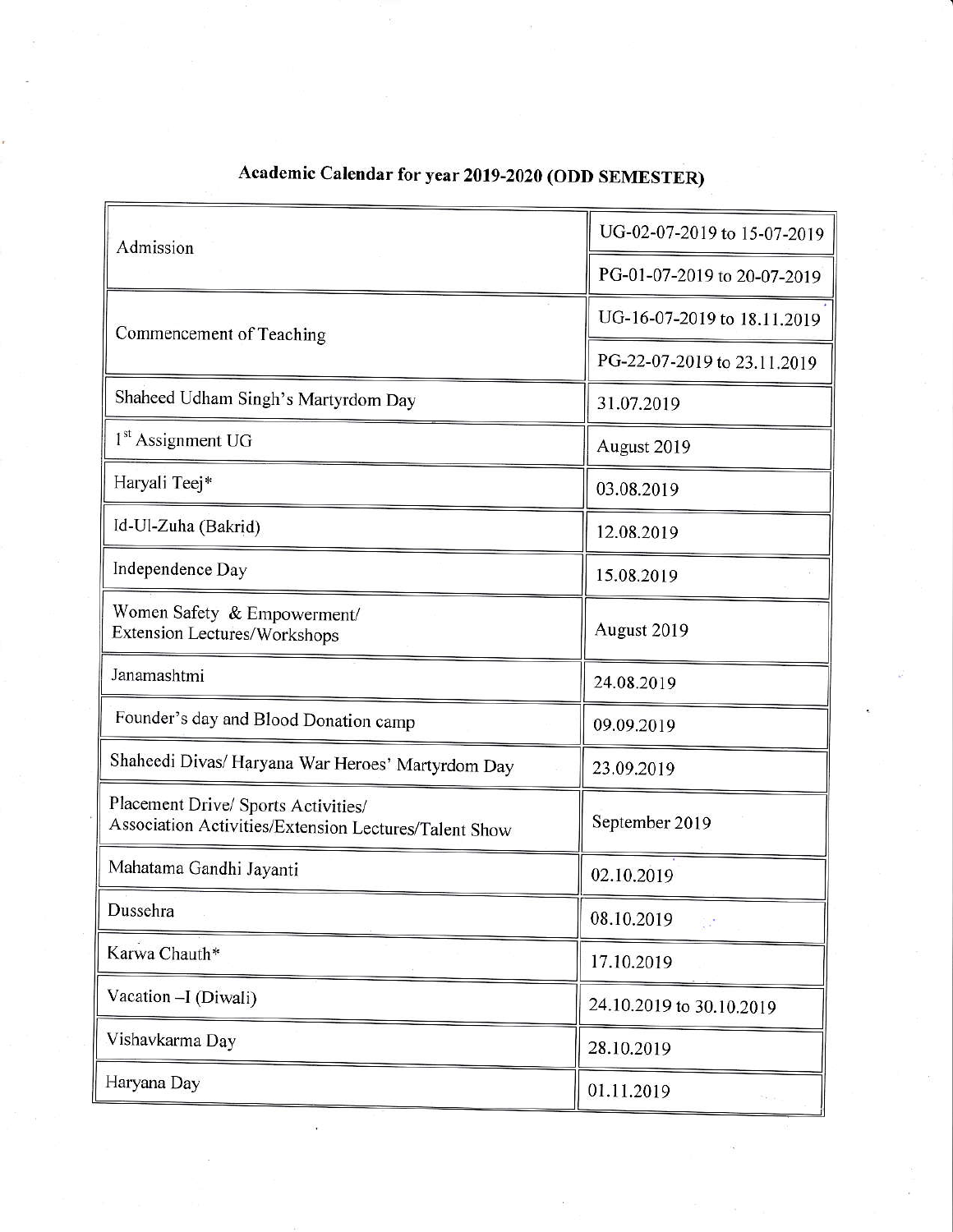| Chhath Puja*                               | 02.11.2019         |  |
|--------------------------------------------|--------------------|--|
| Guru Nanak's Birthday                      | 12.11.2019         |  |
| Internal Assessment Test                   | November 2019      |  |
| Examinations                               | 19.11.2019 onwards |  |
| Christmas Day                              | 25.12.2019         |  |
| *Shaheedi Udham Singh Jayanti              | 26.12.2019         |  |
| Winter Vacations: 20.12.2019 to 31.12.2019 |                    |  |

\* Restricted Holidav

## Academic Calendar for year 2019-2020 (EVEN SEMESTER)

| Commencement of Teaching                                           | UG 01.01.2020 |
|--------------------------------------------------------------------|---------------|
|                                                                    | PG 01.01.2020 |
| Guru Gobind Sigh Jayati                                            | 02.01.2020    |
| Republic Day                                                       | 26.01.2020    |
| Basant Panchami/Sir Chhotu Ram Jayanti                             | 30.01.2020    |
| Annual Athletic Meet/ Annual Alumni Meet 2019-2020                 | February      |
| Seminar/Test for PG                                                | February ·    |
| Maharishi Dayanand Saraswati Jayanti*                              | 18.02.2020    |
| Maha Shivratri                                                     | 21.02.2020    |
| $2nd$ Assignment UG                                                | February      |
| Holi                                                               | 10.03.2020    |
| Shaheedi Diwas/Martyrdom Day of Bhagat Singh, Rajguru &<br>Sukhdev | 23.03.2020    |